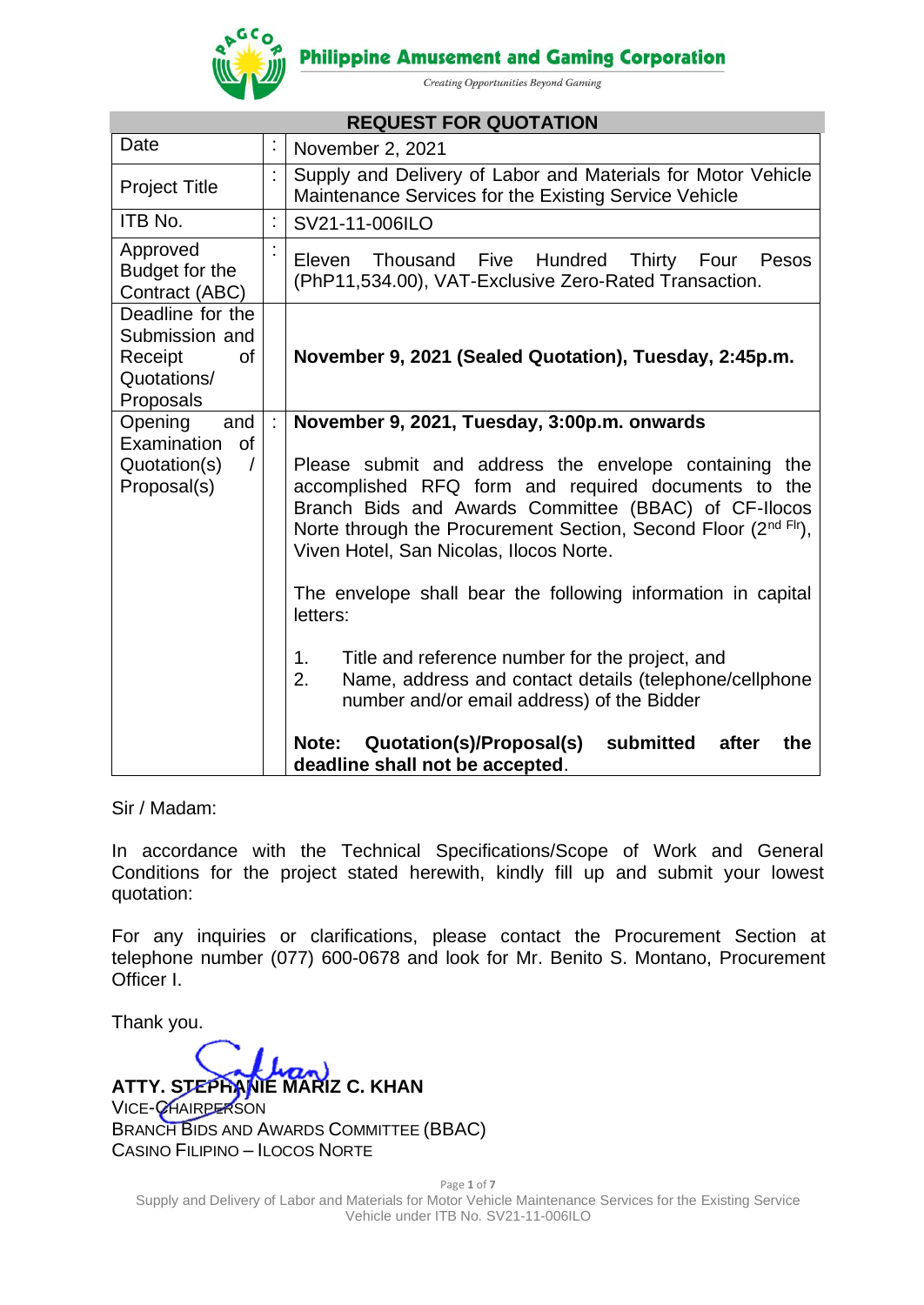Dear Ms. Khan:

In accordance with your request, following is our quotation for your requirement:

# **I. TECHNICAL SPECIFICATIONS/ SCOPE OF WORK AND GENERAL CONDITIONS OF THE PROJECT**

|                                           | <b>Description / Scope of Work</b>                                                                                                                             | <b>Offered Technical</b><br><b>Proposal</b><br>Please fill up each<br>column with either:<br>"Comply" or "Not<br><b>Comply. Bidder should</b><br>likewise indicate the<br>"Brand", if any. |  |  |
|-------------------------------------------|----------------------------------------------------------------------------------------------------------------------------------------------------------------|--------------------------------------------------------------------------------------------------------------------------------------------------------------------------------------------|--|--|
|                                           | Supply and Delivery of Labor and Materials for Motor Vehicle Maintenance<br><b>Services for the Existing Service Vehicle</b>                                   |                                                                                                                                                                                            |  |  |
| 1                                         | Repair and Maintenance of Existing<br>Motor<br>Vehicle (Change Oil):<br>Plate No.: SHX-759                                                                     | <b>Statement of Compliance:</b>                                                                                                                                                            |  |  |
|                                           | <b>Brand: Toyota Super Grandia</b><br>Model: 2007 - 2.5L<br>Scope of Works for repair and maintenance:                                                         |                                                                                                                                                                                            |  |  |
|                                           |                                                                                                                                                                | <b>Brand Name:</b>                                                                                                                                                                         |  |  |
|                                           | 7 liters – Engine Oil, Fully Synthetic<br>1 pc - Oil Filter<br>$\bullet$                                                                                       |                                                                                                                                                                                            |  |  |
| 2                                         | Repair and Maintenance of Existing<br>Motor<br>Vehicle (Change Oil):<br>Plate No.: SHL-709                                                                     | <b>Statement of Compliance:</b>                                                                                                                                                            |  |  |
|                                           | Brand: Nissan Frontier III 4X2 Elite<br>Model: 2005                                                                                                            |                                                                                                                                                                                            |  |  |
|                                           | Scope of Works for repair and maintenance:                                                                                                                     | <b>Brand Name:</b>                                                                                                                                                                         |  |  |
|                                           | 7 liters - Engine Oil, Fully Synthetic<br>1 pc - Oil Filter                                                                                                    |                                                                                                                                                                                            |  |  |
| <b>TERMS OF REFERENCE AND CONDITIONS:</b> |                                                                                                                                                                |                                                                                                                                                                                            |  |  |
|                                           | 1. Inclusion of Testing and Commissioning of service<br>vehicle.                                                                                               |                                                                                                                                                                                            |  |  |
|                                           | SERVICE PROVIDER/SUPPLIER<br>2. The<br>must<br>indicate the warranty period for the job done<br>which must not be lesser than the standard<br>warranty period. |                                                                                                                                                                                            |  |  |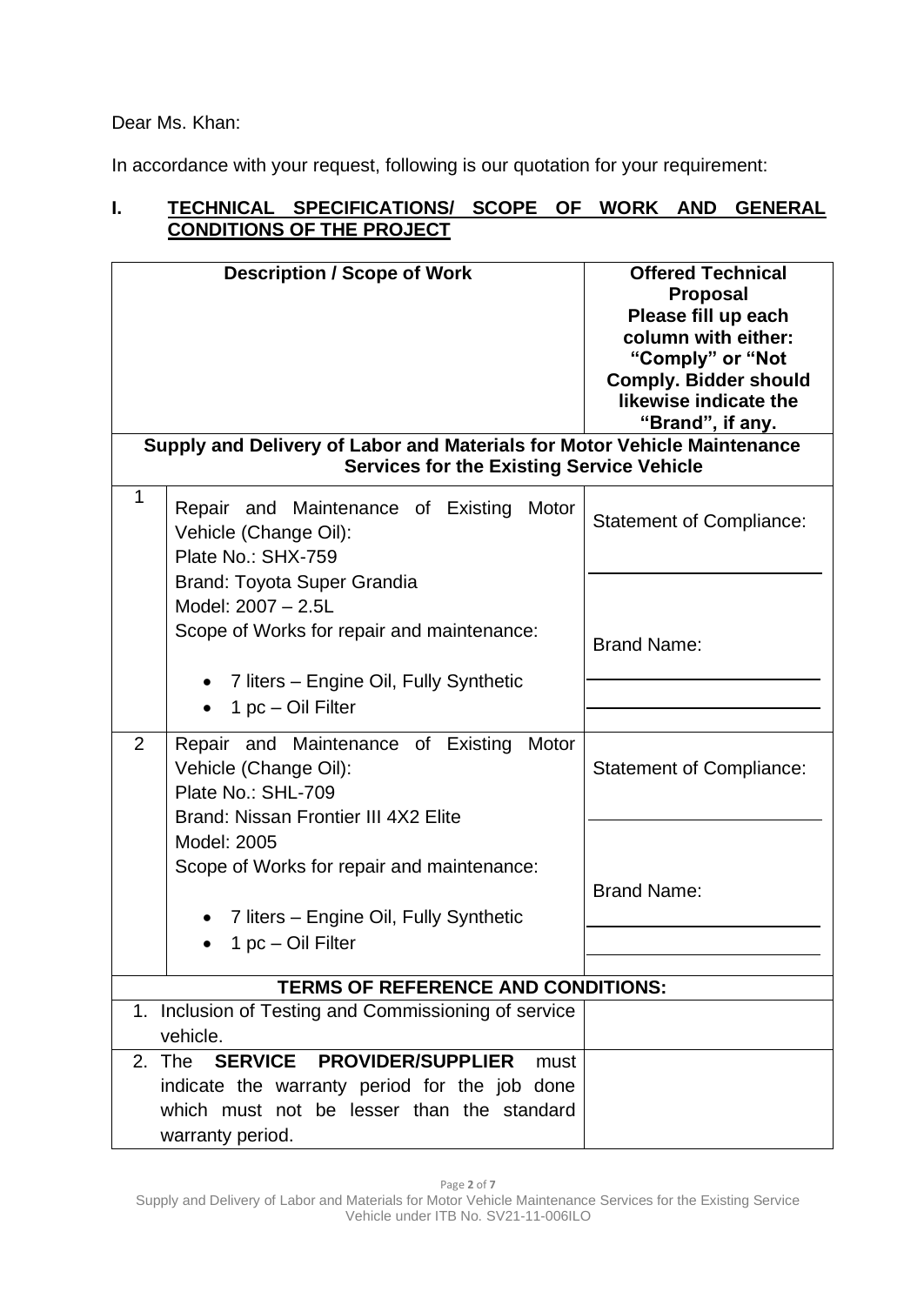|                                                                                                                         | 3. The items/parts must be inclusive of labor and<br>services, if any.                                                                                                                         |  |  |  |  |  |
|-------------------------------------------------------------------------------------------------------------------------|------------------------------------------------------------------------------------------------------------------------------------------------------------------------------------------------|--|--|--|--|--|
| "SAMPLE".                                                                                                               | 4. The SERVICE PROVIDER/SUPPLIER<br>shall<br>submit a separate price list per item<br>and<br>labor/services, upon submission of the quotation,<br>with template provided herein attached<br>as |  |  |  |  |  |
| The<br>5.                                                                                                               | SERVICE PROVIDER/SUPPLIER<br>must<br>submit a billing statement (breakdown per item,<br>labor and services) of vehicle.                                                                        |  |  |  |  |  |
| The<br>6.                                                                                                               | SERVICE PROVIDER/SUPPLIER<br>shall<br>ensure that the vehicle's oil/part to be replaced is<br>branded/brand new, as to type, and in accordance<br>with the standard specifications.            |  |  |  |  |  |
|                                                                                                                         | 7. The SERVICE PROVIDER/SUPPLIER<br>must<br>ensure to return all waste and material items/parts<br>to PAGCOR upon turn-over and completion of the<br>repair and maintenance.                   |  |  |  |  |  |
|                                                                                                                         | 8. The SERVICE PROVIDER/SUPPLIER shall be<br>responsible to any damage incurred during the<br>entire repairs.                                                                                  |  |  |  |  |  |
|                                                                                                                         | 9. Any incidental/accidental damages<br>during<br>a<br>period of repairs shall be for the accounts of the<br><b>SERVICE PROVIDER/SUPPLIER.</b>                                                 |  |  |  |  |  |
|                                                                                                                         | 10. No incidental expenses within the period of<br>contract, unless stipulated in the Annex "A" of the<br>Purchase Order.                                                                      |  |  |  |  |  |
| 11. Payment shall be based on actual repairs and<br>services rendered and shall not exceed the total<br>contract price. |                                                                                                                                                                                                |  |  |  |  |  |
| price.                                                                                                                  | 12. In case, if the item is no longer needed, it shall be<br>automatically deducted from the total contract                                                                                    |  |  |  |  |  |
|                                                                                                                         | 13. Period of corrections shall be three (3) calendar<br>days upon receipt of notice and no additional<br>charges shall be made to PAGCOR.                                                     |  |  |  |  |  |
| <b>DELIVERY</b><br><b>PERIOD</b>                                                                                        | Within seven (7) calendar days upon<br>acceptance by the winning bidder of<br>PAGCOR vehicle.                                                                                                  |  |  |  |  |  |
| <b>DELIVERY</b><br><b>PLACE</b>                                                                                         | Casino Filipino - Ilocos Norte, Second<br>Floor (2 <sup>nd Flr</sup> ), Viven Hotel, San Nicolas,<br>Ilocos Norte.                                                                             |  |  |  |  |  |

Page **3** of **7**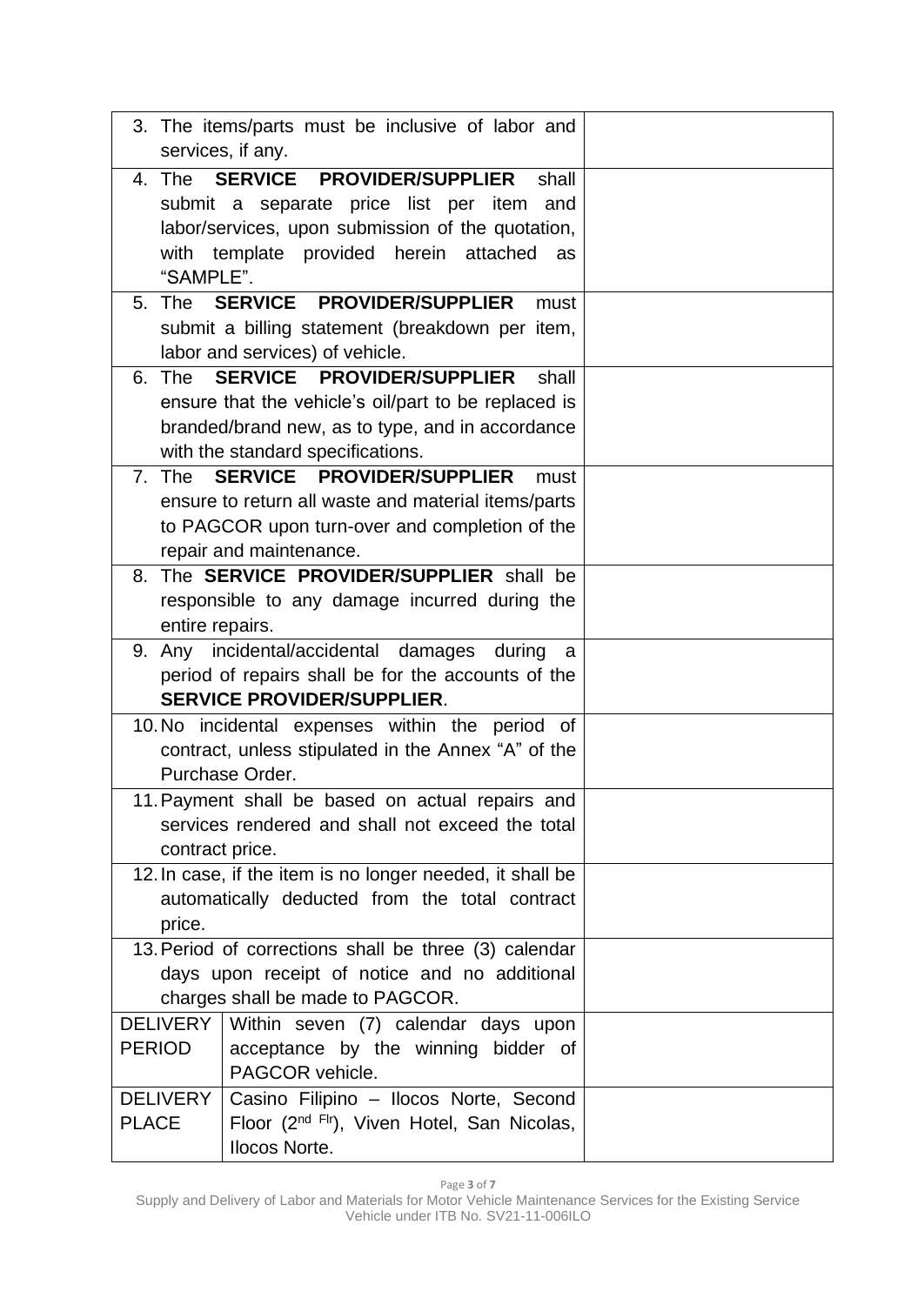### **II. FINANCIAL QUOTATION:**

| <b>Item</b><br>No.                                         | Quantity | <b>Description</b>                                                                                                                                          | <b>Unit Cost</b> | <b>Total Cost</b><br>(VAT-Exclusive,<br><b>Zero-Rated</b><br><b>Transaction)</b> |  |
|------------------------------------------------------------|----------|-------------------------------------------------------------------------------------------------------------------------------------------------------------|------------------|----------------------------------------------------------------------------------|--|
| 1                                                          | 1 LOT    | Repair and Maintenance<br>of Existing Motor Vehicle<br>(Change oil):<br>Plate No.: SHX-759<br>Brand: Toyota Super<br>Grandia<br>Model: 2007 - 2.5L          | <b>PhP</b>       | <b>PhP</b>                                                                       |  |
| 2                                                          | 1 LOT    | Repair and Maintenance<br>of Existing Motor Vehicle<br>(Change oil):<br>Plate No.: SHL-709<br><b>Brand: Nissan Frontier III</b><br>4X2 Elite<br>Model: 2005 | <b>PhP</b>       | <b>PhP</b>                                                                       |  |
| <b>GRAND TOTAL</b><br><b>COST</b><br><b>VAT Exclusive,</b> |          |                                                                                                                                                             |                  |                                                                                  |  |
| <b>Zero Rated</b><br><b>Transaction</b>                    |          | (Note: Please state amount in words and in figures)                                                                                                         |                  |                                                                                  |  |

## **NOTES:**

- 1. The quotations (unit and total prices) shall be rounded off up to two (2) decimal places.
- 2. Quotations must be gross of all applicable taxes and VAT-exclusive, zero rated transactions.

| <b>VALIDITY OF OFFER:</b> | Ninety (90) calendar days from the date of opening<br>of quotations      |
|---------------------------|--------------------------------------------------------------------------|
| <b>PAYMENT SCHEDULE:</b>  | Payment shall be made upon issuance of the<br>Certificate of Acceptance. |

### **Additional Requirements:**

Bidders have the option to submit the following documents, together with the quotation, on the deadline for the Submission and Receipt of Quotations/Proposal or at the latest within three (3) calendar days from the determination of the bidder having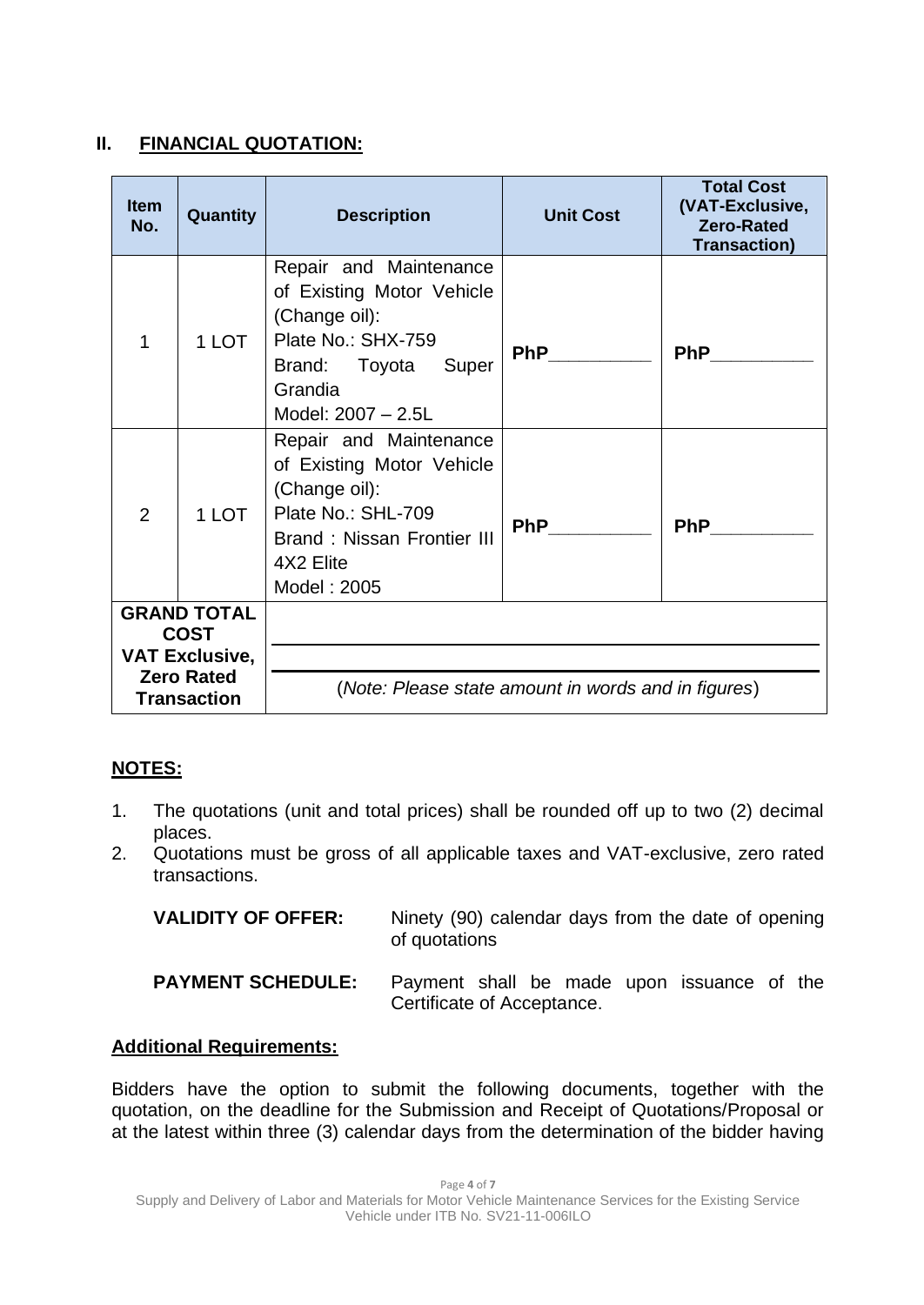the Lowest / Single Calculated Quotation and receipt of the BBAC notice relative thereto:

- 1. Registration Certificate from the Department of Trade and Industry (DTI) for sole proprietors, Registration Certificate from the Securities and Exchange Commission (SEC) for corporations, partnerships or joint ventures or Registration Certificate from the Cooperative Development Authority (CDA);
- 2. Valid Mayor's Permit issued by the city or municipality where the principal place of business of the bidder is located or Official Receipt as proof of payment for renewal; and
- 3. Philippine Government Electronic Procurement System (PhilGEPS) Registration Number.

### **NOTES:**

- 1. Bidders shall submit their quotations through their duly authorized representatives using this form only. This form must be completed without any alterations to their format and no substitute form shall be accepted. All parameters shall be filled in with the correct and accurate information as required.
- 2. Quotation(s)/Proposal(s) submitted exceeding the Approved Budget for the Contract shall be rejected.
- 3. The prices quoted are to be paid in Philippine Currency.
- 4. All prices quoted are **INCLUSIVE** of all applicable duties, government permits, fees, and other charges relative to the acquisition and delivery of items to PAGCOR, but **VAT-Exclusive, Zero-Rated Transaction**.
- 5. For the purpose of standardization of quotations/proposals, this RFQ Form will prevail over all kinds and forms of quotation. In case of price discrepancy over the amounts in words and in figures, the amount in words will prevail.
- 6. Any interlineations, erasures or overwriting shall be valid only if they are signed or initiated by you or any of your duly authorized representative/s.
- 7. PAGCOR shall have the right to inspect and/or to test the goods to confirm their conformity to the technical specifications.
- 8. Award of contract shall be made in favor of the supplier or contractor having the Single or Lowest Calculated Responsive Quotation, which complies with the minimum technical specifications and other terms and conditions stated herein.
- 9. The supplier/contractor/consultant agrees to pay a penalty of one-tenth of one percent (1/10 of 1%) of the corresponding contract price for each day of delay, including non-working days (i.e. Saturday and Sunday), legal holidays or special non-working holidays. PAGCOR shall rescind the contract once the cumulative

Page **5** of **7**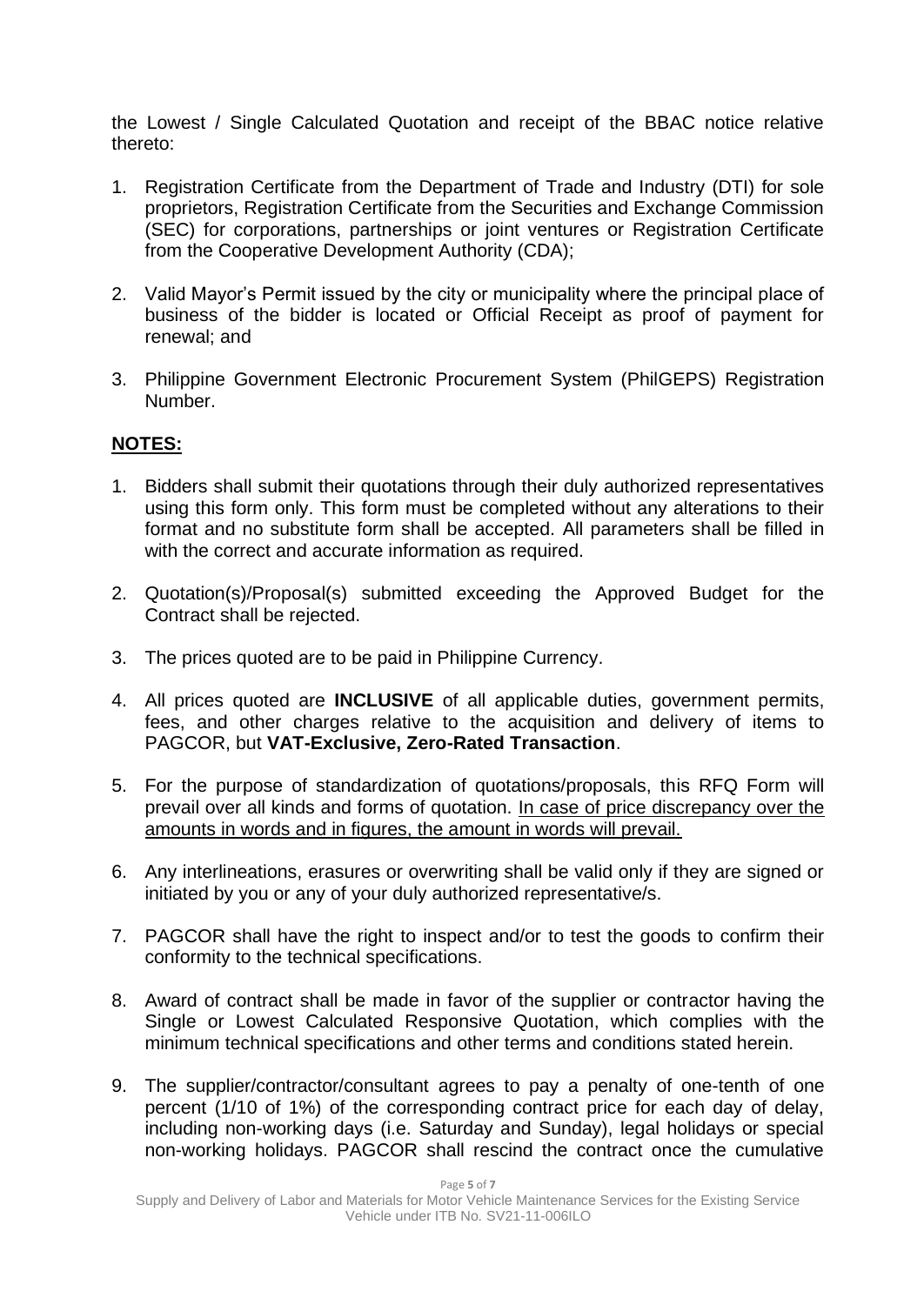amount of liquidated damages reaches ten percent (10%) of the amount of the contract, without prejudice to other courses of action and remedies open to it.

10. Other terms and conditions are stipulated in the attached Annex "A" of the Purchase Order.

#### **BIDDER'S COMMITMENT:**

We hereby agree and bind ourselves to the terms and conditions herein specified, to the manner of procurement and evaluation set up by the BBAC, to the provisions of the attached Annex A (Terms and Conditions) of the Purchase Order and to the rules and regulations of the Government and PAGCOR.

Very truly yours,

| <b>Signature over Printed Name</b> |  |
|------------------------------------|--|
| Date:                              |  |
| TIN:                               |  |
| Position:                          |  |
| <b>Company Represented:</b>        |  |
|                                    |  |

\_\_\_\_\_\_\_\_\_\_\_\_\_\_\_\_\_\_\_\_\_\_\_\_\_\_\_\_\_ \_\_\_\_\_\_\_\_\_\_\_\_\_\_\_\_\_\_\_\_\_\_\_\_\_\_\_\_\_

 $TIN:$ Address / Tel. No. / Fax No.